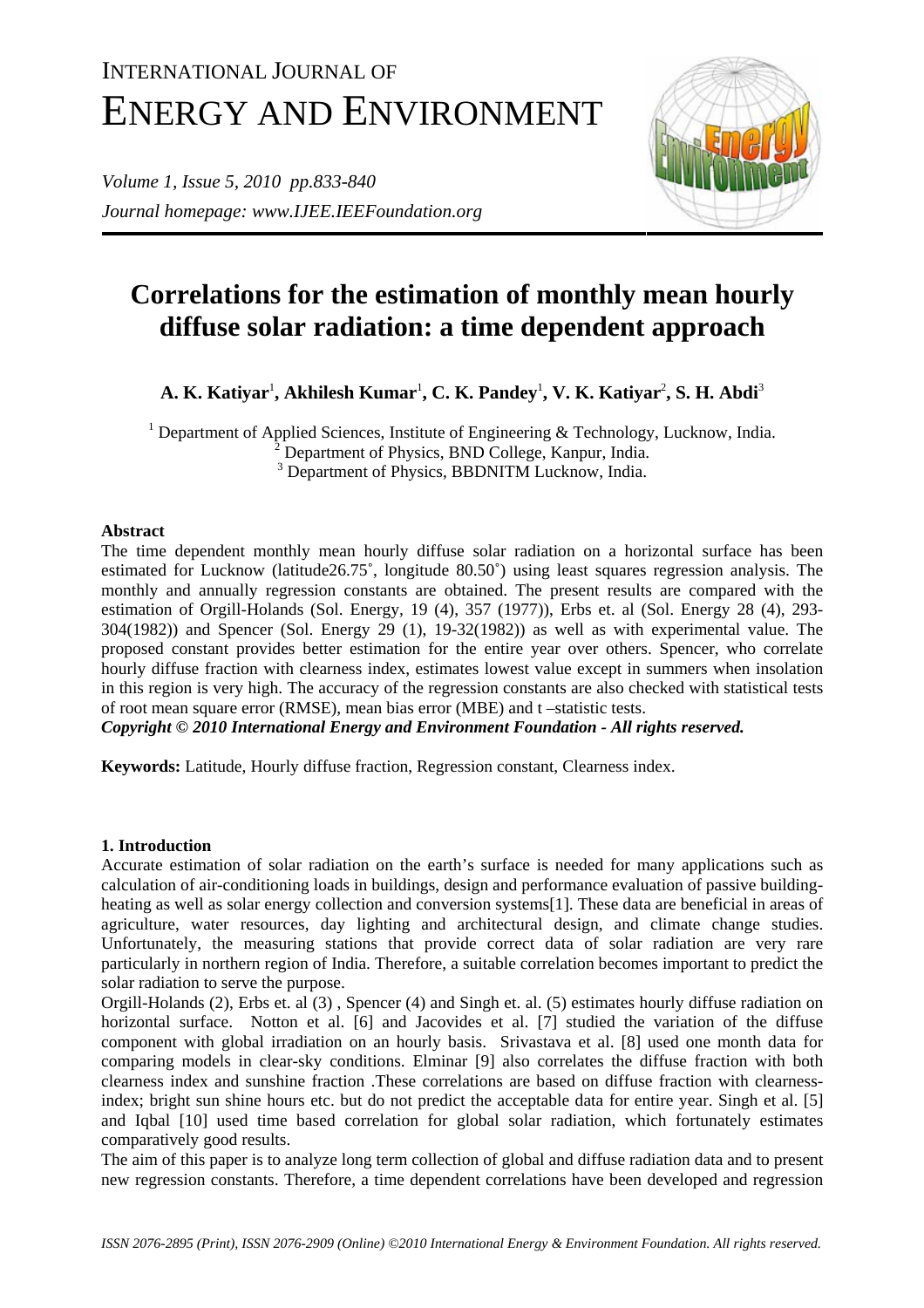constants are obtained for estimating hourly diffuse solar radiation on horizontal surface. The validity of constants has been tested by comparing present results with other theoretical models [2-4].

#### **2. Experimental setup**

The measurement of diffuse radiation is made for two years with a pyranometer by shading the instrument from beam radiation with a thick strip of 50 mm wide whose inner surface is black polished to avoid any extra radiation. The instrument used for continuous recording of the diffuse radiation without the positioning of shading devices. An adjustment is made after a few days by changing the declination. The global radiation is also measured with another pyranometer with calibration factor 5.37mV/cal/cm<sup>2</sup>/min at same location of the Institute of Engineering & Technology, Lucknow (latitude 26.75˚, longitude 80.50˚).

#### **3. Data analysis and methodology**

#### *3.1 Orgill - Hollands correlation (1977)*

Orgill - Hollands Correlation [2] is based on the analysis of data collected at Toronto (43˚48'), Canada with the help of shadow band pyranometer. This correlation divides the sky cover into three parts depending upon the value of clearness index  $(M_r)$ , and the ratio of the monthly mean hourly diffuse

radiation  $(I_d)$  to monthly mean hourly global radiation ( $I$ ) is given as:

$$
I_d / I = 1.0 - 0.249 * M_T \quad \text{for} \quad 0 \le M_T \le 0.35
$$
  
= 1.577 - 1.84 \* M\_T \quad \text{for} \quad 0.35 \le M\_T \le 0.75  
= 0.177 \quad \text{for} \quad M\_T \rangle 0.75 \tag{1}

#### *3.2 Erbs correlation (1982)*

Erbs [3] proposed a similar correlation model using data from five US locations which includes up to the fourth power of  $M_r$ :

$$
I_d / I = 1.0 - 0.09 * M_T \quad \text{for} \quad M_T \le 0.22
$$
  
= 0.9511 - 0.1604 \* M\_T + 4.388 \* M\_T<sup>2</sup> - 16.638 \* M\_T<sup>3</sup> + 12.336 \* M\_T<sup>4</sup>  
for \quad 0.22 \le M\_T \le 0.80  
= 0.165 \quad \text{for} \quad M\_T \rangle 0.80 \quad (2)

#### *3.3 Spencer correlation (1982)*

Spencer [4] used the following correlation to estimate the ratio of the monthly mean hourly diffuse fraction:

$$
I_d / I = a_4 - b_4 M_T \quad \text{for} \quad 0.35 \le M_T \le 0.75
$$
  
\n
$$
a_4 = 0.940 + 0.0118 |\phi| \quad \text{and} \quad b_4 = 1.185 + 0.0135 |\phi|
$$
  
\nwhere  $\phi$  is the letting in degree

where  $\phi$  is the latitude in degree.

We have analyzed measured diffuse data of past two years of northern India using least square curve fitting and proposed the following correlations to estimate hourly diffuse solar radiation on horizontal surface

$$
I_d / I = a + bt + ct^2 \tag{4}
$$

where't' is the local time in hours and 'a', 'b' and 'c' are correlation constants. The relative percentage deviation (P) was calculated using the following formula:

$$
P = \frac{(I_d / I)_M - (I_d / I)_C}{(I_d / I)_M} * 100
$$
\n(5)

where  $(I_d / I)_M$  and  $(I_d / I)_c$  are measured and calculated ratios respectively.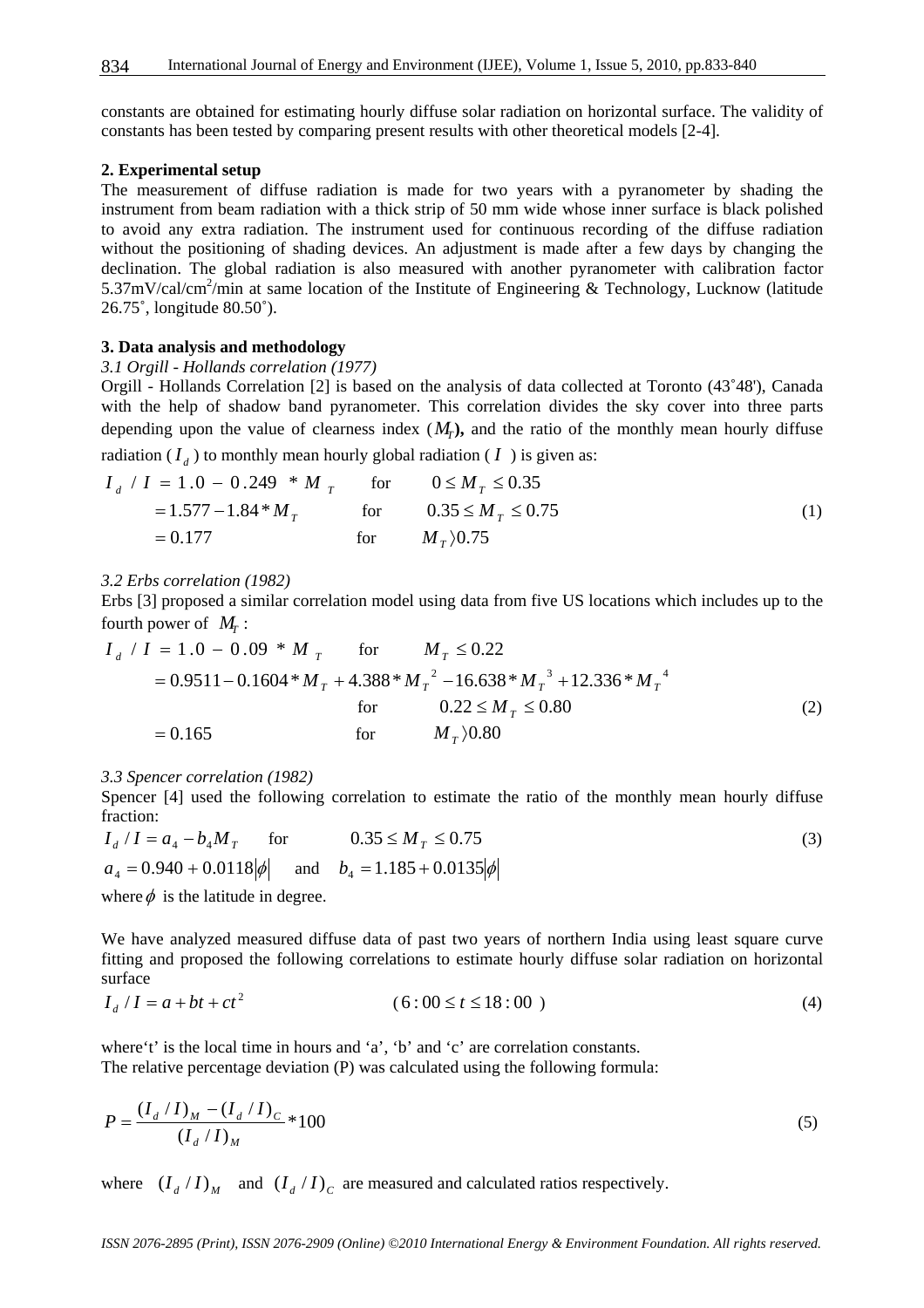### **4. The statistical tests**

In the present study the root mean square error (RMSE), mean bias error (MBE) and  $t$  –statistic tests were used to evaluate the accuracy of the correlations described above.

### *4.1 Root mean square error*

The root mean square error is defined as 1

$$
\text{RMSE} = \left(\frac{1}{n}\sum_{i=1}^{n} d_i^2\right)^{\frac{1}{2}}
$$

where n is the number of data pairs and  $(d_i)$  is the difference between i th estimated and measured values.

# *4.2 Mean bias error*

The mean bias error is defined as

$$
MBE = \left(\frac{1}{n}\sum_{i=1}^{n}d_i\right)
$$

The test provides information on the long term performance .A low MBE is desired.

*4.3 The t- statistic from the RMSE and MBE*  The statistic is defined as [11]

$$
t = \left[\frac{(n-1)MBE^2}{RMSE^2 - MBE^2}\right]^{\frac{1}{2}}
$$

The smaller is the value of t, the better is the model<sup>'s</sup> performance.

## **5. Results and discussion**

We used least squares regression analysis to fit equation (4) to the data for each hour of the day and obtained values of the regression constants a, b, and c for each month of the year. The month wise regression constants derived for Lucknow are summarized in Table 1. The present calculated values of  $(I_d/I)$  for entire year are compared with estimation of Orgill-Holands(2), Erbs et. al.(3) and Spencer (4) along with measured data. However, for the sake of space, we presented the comparisons for four months, January, April, July and October only through Figures 1 to 4.

Table 1. The regression constants a, b, and c for each month of the year

| Month     | <b>Regression Constants</b> |           |       |  |  |  |  |
|-----------|-----------------------------|-----------|-------|--|--|--|--|
|           | a                           | b         | c     |  |  |  |  |
| January   | 0.01115                     | $-0.2682$ | 1.909 |  |  |  |  |
| February  | 0.01793                     | $-0.4366$ | 2.893 |  |  |  |  |
| March     | 0.00787                     | $-0.1836$ | 1.297 |  |  |  |  |
| April     | 0.00773                     | $-0.1798$ | 1.327 |  |  |  |  |
| May       | 0.01238                     | $-0.2900$ | 2.000 |  |  |  |  |
| June      | 0.01126                     | $-0.2760$ | 1.974 |  |  |  |  |
| July      | 0.01732                     | $-0.3993$ | 2.591 |  |  |  |  |
| August    | 0.00197                     | $-0.0413$ | 0.612 |  |  |  |  |
| September | 0.00798                     | $-0.1808$ | 1.332 |  |  |  |  |
| October   | 0.01693                     | $-0.3972$ | 2.597 |  |  |  |  |
| November  | 0.01410                     | $-0.3033$ | 1.992 |  |  |  |  |
| December  | 0.01524                     | $-0.3489$ | 2.342 |  |  |  |  |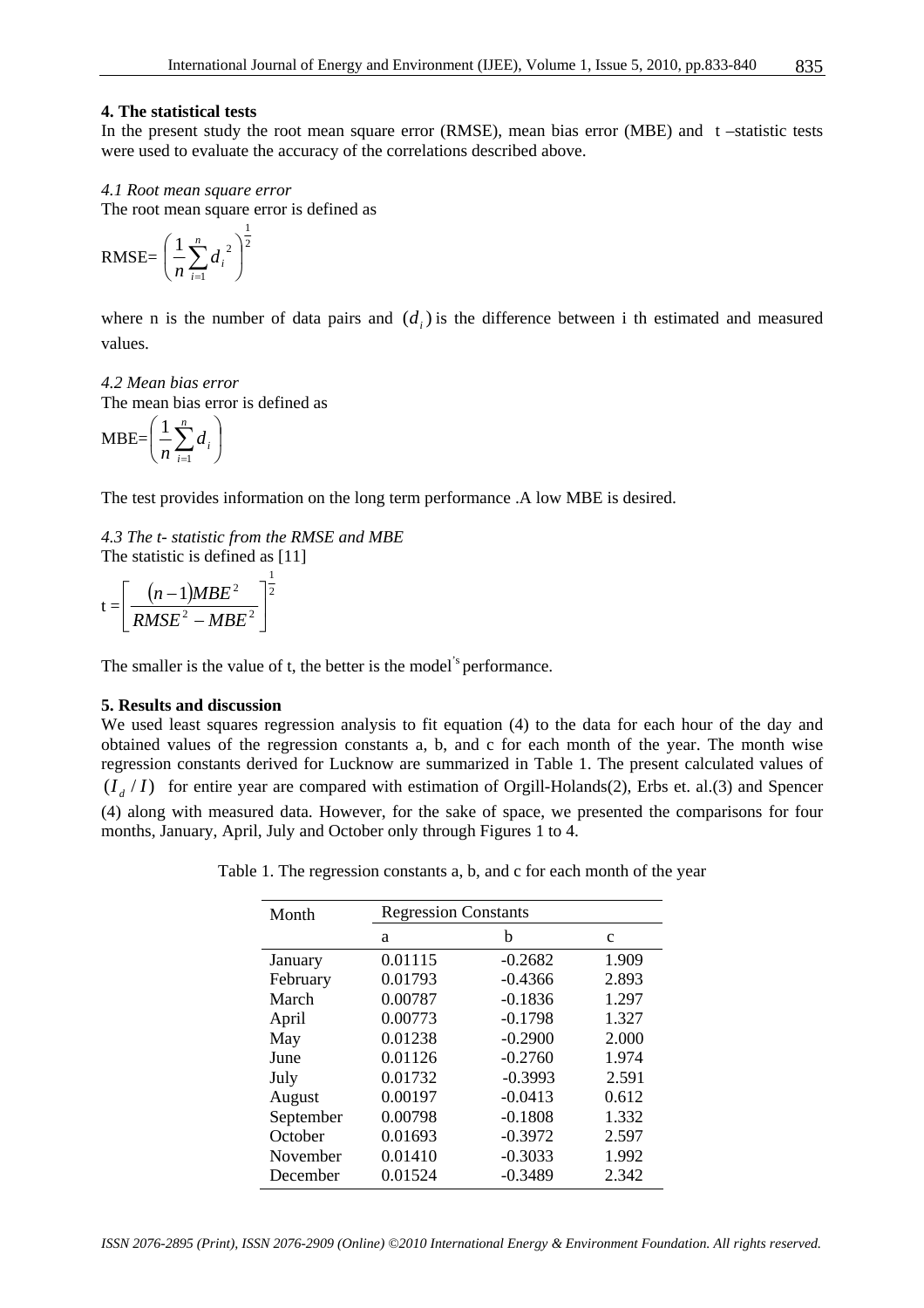

Figure 1. Variation of the monthly mean hourly diffuse radiation as a function of the time for January at Lucknow, India



Figure 2. Variation of the monthly mean hourly diffuse radiation as a function of the time for April at Lucknow, India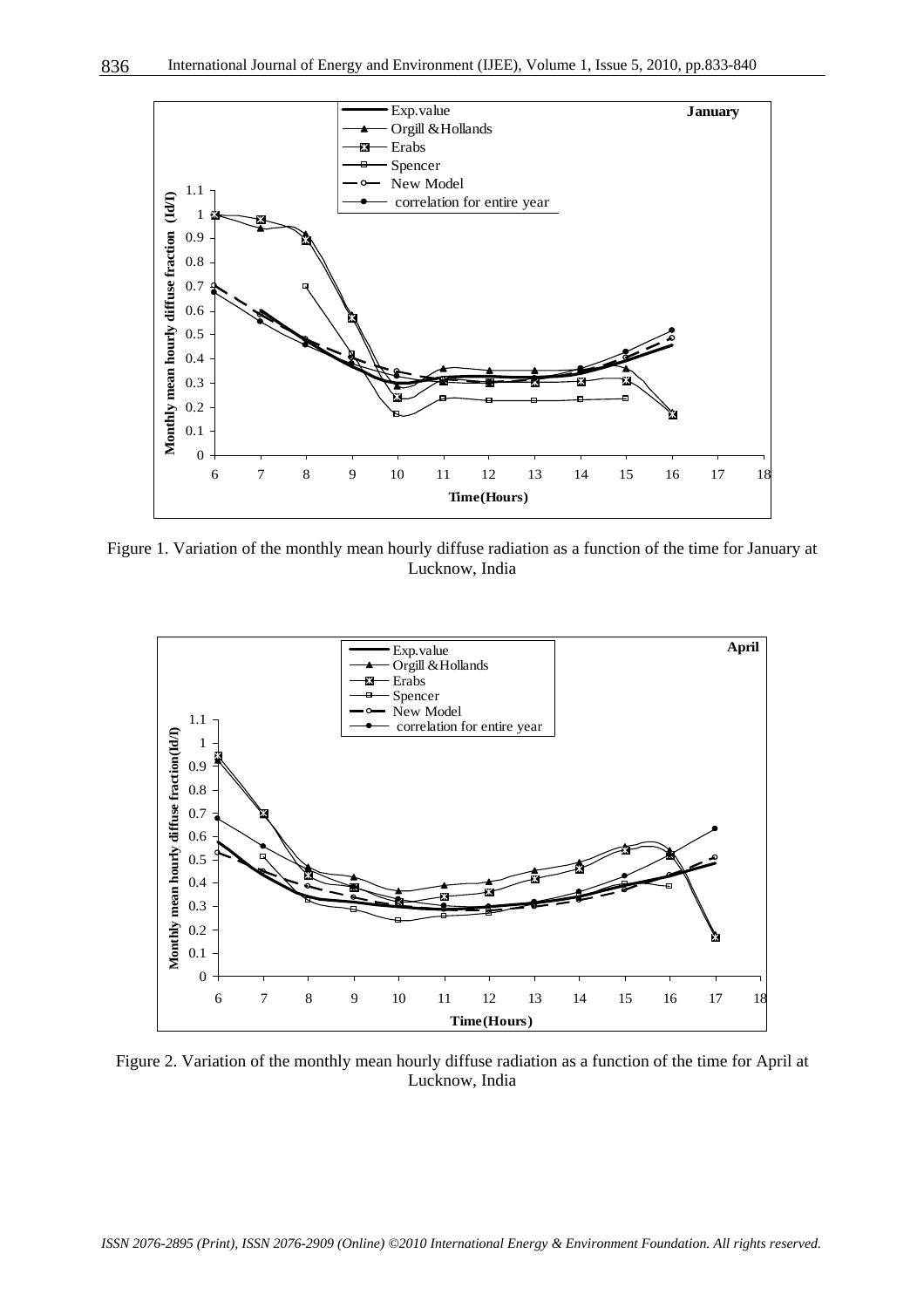

Figure 3. Variation of the monthly mean hourly diffuse radiation as a function of the time for July at Lucknow, India



Figure 4. Variation of the monthly mean hourly diffuse radiation as a function of the time for October at Lucknow, India

From these figures, we observed that the present estimated values have close agreement with our measured diffuse fraction. The agreement is more pronounced between 9:00 and 16:00 hours for the entire year. There is small deviation from our measured values during morning and evening hours when

*ISSN 2076-2895 (Print), ISSN 2076-2909 (Online) ©2010 International Energy & Environment Foundation. All rights reserved.*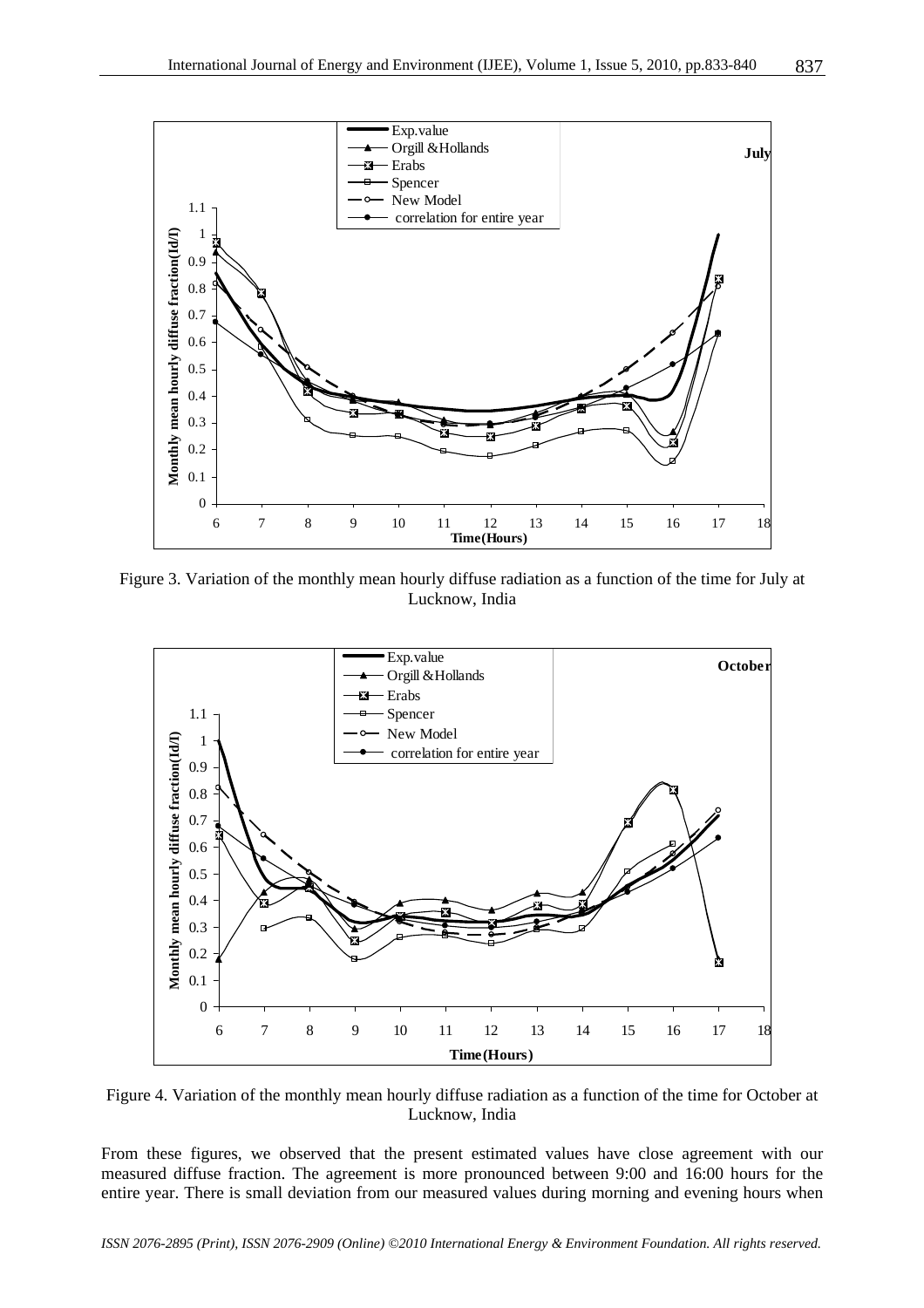solar insolation is quit weak. Among the other theoretical models, Orgill-Holands(2) and Erbs et. al.(3) estimation deviate more in comparison to Spencer [4] for the chosen location except during clear sky of April-May months when solar insolation is strong. In the morning up to 9 hours and in evening after 16 hours, it is very uncertain to predict theoretical results from any model.

We also averaged the hourly data of complete duration to fit equation (4) and obtained the following relation to evaluate the hourly diffuse radiation on horizontal surface.

$$
(I_d / I) = 1.966 - 0.2888(t) + 0.0125(t)^2
$$
 (for 6 : 00 \le t \le 18 : 00) (6)

The estimated value of hourly diffuse radiation with equation (6) are also shown in the presented Figures 1-4 and observed that the estimates provide satisfactory results. It is observed that equation (6) is more appropriate for partially cloudy sky over any other correlations.

The accuracy of constants are also tested by calculating percentage estimation using equation (5) for all considered models and shown in Figure 5. The minimum variation is observed for present constants. The RMSE, MBE and t-static values for all the correlations are summarized in Table 2. A comparative study of the results shows that new constant model yield better results than all other correlations. Table 3 further validates the equation (6) for providing more accurate results of entire year.



Figure 5. Month wise percentage estimation of monthly mean hourly diffuse radiation

| Table 2. Comparison of root mean square error (RMSE), mean bias error (MBE) and t-statistic tests |  |  |  |  |  |  |
|---------------------------------------------------------------------------------------------------|--|--|--|--|--|--|
|---------------------------------------------------------------------------------------------------|--|--|--|--|--|--|

| Month     |             | Orgill&Hollands |          | Erbs model  |            | Spencer model |             | New constant |          |             |            |          |
|-----------|-------------|-----------------|----------|-------------|------------|---------------|-------------|--------------|----------|-------------|------------|----------|
|           | <b>RMSE</b> | <b>MBE</b>      | t-static | <b>RMSE</b> | <b>MBE</b> | t-static      | <b>RMSE</b> | <b>MBE</b>   | t-static | <b>RMSE</b> | <b>MBE</b> | t-static |
| January   | 0.316       | 0.077           | 0.705    | 0.362       | 0.048      | 0.438         | 0.253       | $-0.146$     | 1.917    | 0.213       | 0.007      | 0.107    |
| February  | 0.353       | $-0.11$         | 1.090    | 0.359       | $-0.14$    | 1.350         | 0.486       | $-0.324$     | 2.186    | 0.121       | $-0.029$   | 0.807    |
| March     | 0.231       | 0.113           | 1.630    | 0.219       | 0.080      | 1.200         | 0.199       | $-0.034$     | 0.565    | 0.052       | $-0.014$   | 0.912    |
| April     | 0.186       | 0.114           | 2.030    | 0.179       | 0.089      | 1.653         | 0.220       | $-0.098$     | 1.483    | 0.023       | $-0.001$   | 0.145    |
| May       | 0.146       | 0.124           | 2.820    | 0.133       | 0.098      | 2.454         | 0.240       | $-0.086$     | 1.196    | 0.059       | 0.007      | 0.402    |
| June      | 0.068       | 0.012           | 0.583    | 0.086       | $-0.02$    | 0.933         | 0.285       | $-0.185$     | 2.141    | 0.072       | $-0.001$   | 0.041    |
| July      | 0.089       | $-0.07$         | 2.792    | 0.109       | $-0.25$    | 7.716         | 0.303       | $-131$       | 14.28    | 0.095       | 0.008      | 0.272    |
| August    | 0.247       | 0.102           | 1.374    | 0.248       | 0.082      | 1.099         | 0.213       | $-0.038$     | 0.590    | 0.200       | 0.001      | 0.015    |
| September | 0.149       | 0.040           | 0.889    | 0.158       | 0.010      | 0.220         | 0.161       | $-0.099$     | 2.056    | 0.356       | $-0.000$   | 0.001    |
| October   | 0.305       | $-0.04$         | 0.518    | 0.219       | $-0.03$    | 0.572         | 0.366       | $-0.198$     | 1.778    | 0.079       | 0.001      | 0.017    |
| November  | 0.330       | 0.090           | 0.902    | 0.332       | 0.075      | 0.746         | 0.319       | $-0.057$     | 0.590    | 0.045       | 0.009      | 0.699    |
| December  | 0.359       | 0.159           | 1.452    | 0.345       | 0.141      | 1.355         | 0.357       | $-0.221$     | 2.038    | 0.036       | 0.007      | 0.089    |
| Average   | 0.232       | 0.052           | 1.398    | 0.229       | 0.015      | 1.65          | 0.284       | $-0.135$     | 2.57     | 0.113       | 0.0005     | 0.292    |

*ISSN 2076-2895 (Print), ISSN 2076-2909 (Online) ©2010 International Energy & Environment Foundation. All rights reserved.*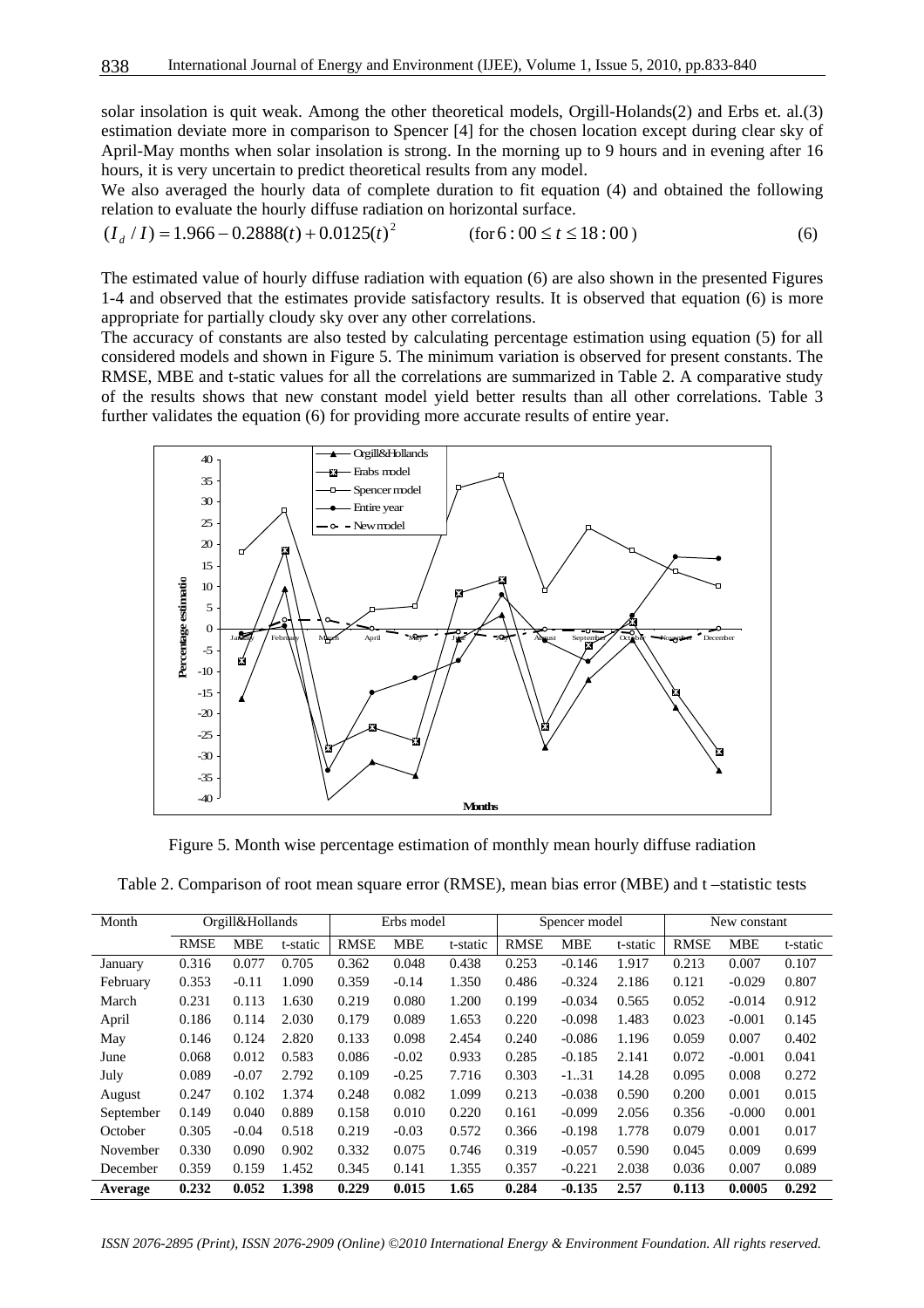| Month     | Orgill&Hollands | Erbs model | Spencer model | Present model | Entire year       |
|-----------|-----------------|------------|---------------|---------------|-------------------|
|           | Model           |            |               | with          | Correlation model |
|           | Eq(1)           | Eq(2)      | Eq(3)         | New constants | Eq(6)             |
| January   | $-16.5066$      | $-7.5740$  | 17.8767       | $-2.120$      | $-1.1645$         |
| February  | 9.4760          | 18.5355    | 27.9461       | 1.9698        | 0.5500            |
| March     | $-40.5069$      | $-28.0712$ | $-3.0130$     | 2.0864        | $-33.4300$        |
| April     | $-31.4440$      | $-23.3519$ | 4.4491        | 0.0637        | $-15.1392$        |
| May       | $-34.6443$      | $-26.5853$ | 5.2288        | $-1.7479$     | $-11.6330$        |
| June      | $-2.3789$       | 8.2664     | 33.1764       | $-0.7465$     | $-7.4610$         |
| July      | 3.3482          | 11.6709    | 36.1026       | $-1.9654$     | 7.9518            |
| August    | $-27.9018$      | $-23.0231$ | 8.9660        | $-0.1561$     | $-2.9067$         |
| September | $-11.9561$      | $-3.9002$  | 23.8013       | $-0.6993$     | $-7.8558$         |
| October   | $-2.5659$       | 1.6524     | 18.4355       | $-1.0004$     | 3.0596            |
| November  | $-18.6669$      | $-14.8633$ | 13.4931       | $-2.7603$     | 16.9859           |
| December  | $-33.3954$      | $-28.9433$ | 9.9461        | 0.0079        | 16.4774           |

Table 3. The percentage deviation of monthly mean hourly diffuse fraction

# **6. Conclusion**

The estimated result using present regression constants and measured values are in close agreement (shown for Lucknow) which is more pronounced during bright sunshine hours. Therefore, monthly mean hourly diffuse solar radiation on horizontal surface can be satisfactory estimated for northern region of India with new regression constants. The applicability of the time dependent correlations for the other part of the world can also to be tested for further improvement.

#### **Acknowledgements**

One of us (C K P) is thankful to Uttar Pradesh Council of Science & Technology, Lucknow, India for providing financial assistance for this work.

#### **References**

- [1] Muneer T. Solar radiation and day light models for the energy design of buildings. Architectural Press, Oxford, 1997.
- [2] Orgill J. F., Holland K. G. Correlation equation for hourly diffuse radiation on a horizontal surface. Sol. Energy 1977, 19 (4), 357-359.
- [3] Erbs G., Klein S. A., Duffie J. A. Estimation of the diffuse radiation fraction for hourly, daily and monthly average global radiation. Sol. Energy 1982, 28 (4), 293-304.
- [4] Spencer J. W. A comparison of methods for estimating hourly diffuse solar radiation from global solar radiation. Sol. Energy 1982, 29 (1), 19-32.
- [5] Singh O.P., Srivastava S.K., Pandey G. N. Estimation of hourly global solar radiation in the plane areas of Uttar-Pradesh, India. Energy convers. Mangt.1997, 38, 779-785.
- [6] Notton G., Critofari C., Muselli M., Poggi P. Calculation on an hourly basis of solar diffuse irradiations from global data for horizontal surfaces in Ajaccio. Energy convers. Mangt. 2004, 45, 2849-2866.
- [7] Jacovides C. P., Tymvios F.S., Assimakopoulos V.D., Kalsounides N.A. Comparative study of various correlations in estimating hourly diffuse fraction of global solar radiation. Renewable Energy 2006, 31, 2492-2504.
- [8] Srivastava S. K., Gaur A., Singh O.P., Tiwari R. N. Comparision of methods for estimating daily and hourly diffuse solar radiation. Applied energy 1995, 51, 119-123.
- [9] Elminir Hamdy K. Experimental and theoretical investigation of diffuse solar radiation: data and model quality tested for Egyptian sites. Energy 2007, 32, 73-82.
- [10] Iqbal M. An Introduction to solar radiation. Academic Press, New York, 1983
- [11] Walpole R.E., Myers R. H. Probability and statistics for engineers and scientists .4th edition Macmillan, New York, 1989.